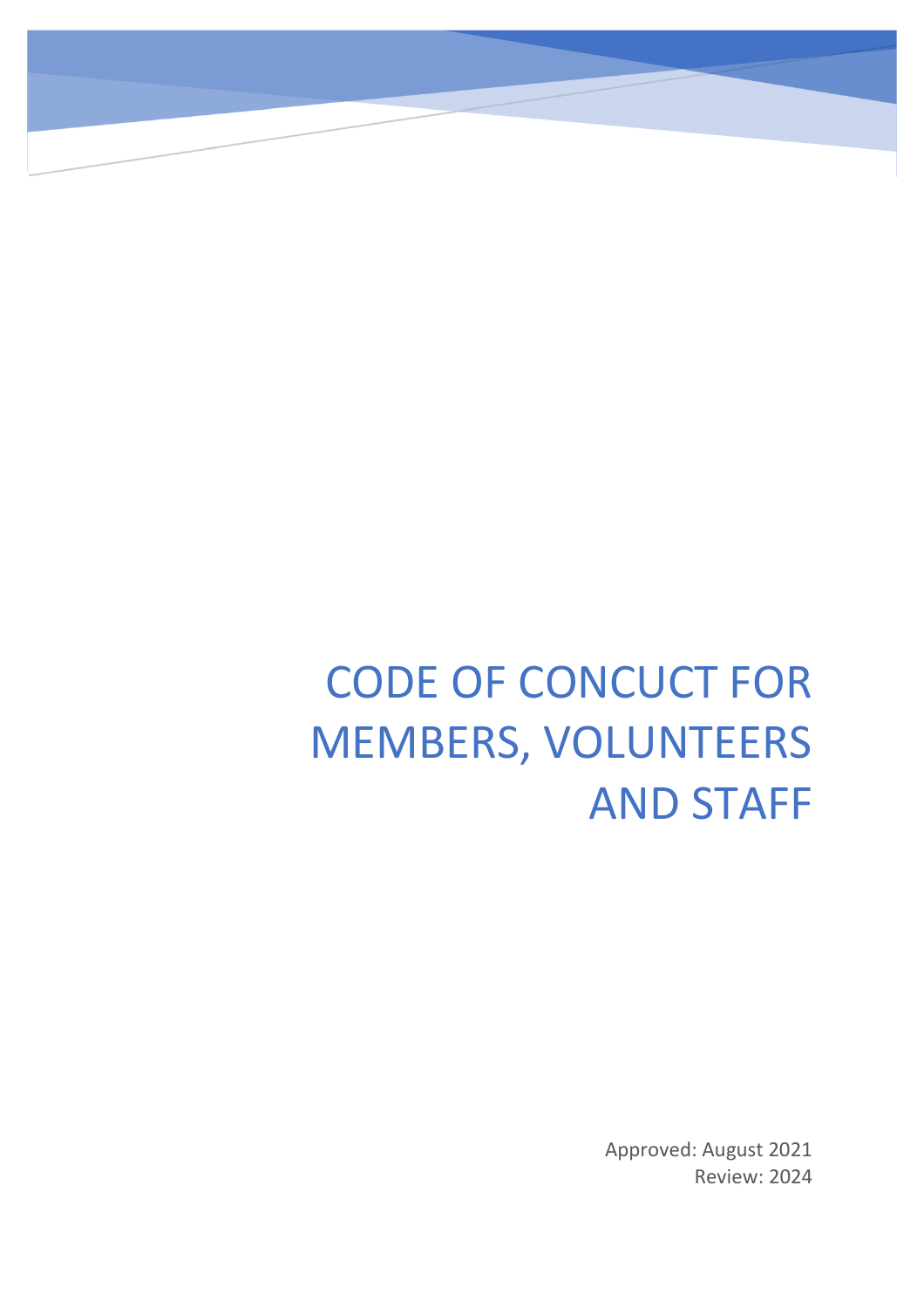

## **Weightlifting Wales Code of Conduct**

Weightlifting Wales is committed to ensuring that all lifters, volunteers and staff are able to participate and work in an environment that is positive, friendly and safe. Our *Code of Conduct Handbook* outlines what we as the National Governing Body of Weightlifting in Wales expect in terms of behaviour and conduct of all those who are involved with us. The Code of Conduct is built around the values of Weightlifting Wales which are outlined below.

#### **Weightlifting Wales Values**

**Inclusivity** *Being open to all and working in productive partnerships* **Excellence** *Committing to improvement and striving to achieve the highest standard possible* **Openness** *Being transparent and accountable to communities* **Equality Statement**

Weightlifting Wales continues to be committed to making our sport accessible to participants from all social and ethnic backgrounds. We continue to implement initiatives to develop opportunities and reduce barriers for participation. It is of huge importance that all Weightlifting Wales staff and board members, along with members and volunteers understand how they contribute to our Equality policy.

*Stand together, Lift together, a Nation of Champions*

## **Staff, Support Personnel and Volunteer Code of Conduct**

As a member of staff or volunteer in Weightlifting Wales, the below are some guidelines outlining behaviours expected of staff and volunteers: Staff and Volunteers should:

- Know their responsibilities within their role
- Accept their limitations and seek support from appropriate staff if presented with something that cannot or should not be dealt with alone
- Be vigilant in ensuring that safeguarding, anti-bullying and anti-discrimination policies and procedures are followed. You have a duty to report anything that causes concern
- Ensure to treat fellow colleagues, volunteers and members respectfully
- Challenge / report discriminative / inappropriate behaviour or language (see equality policy for more information)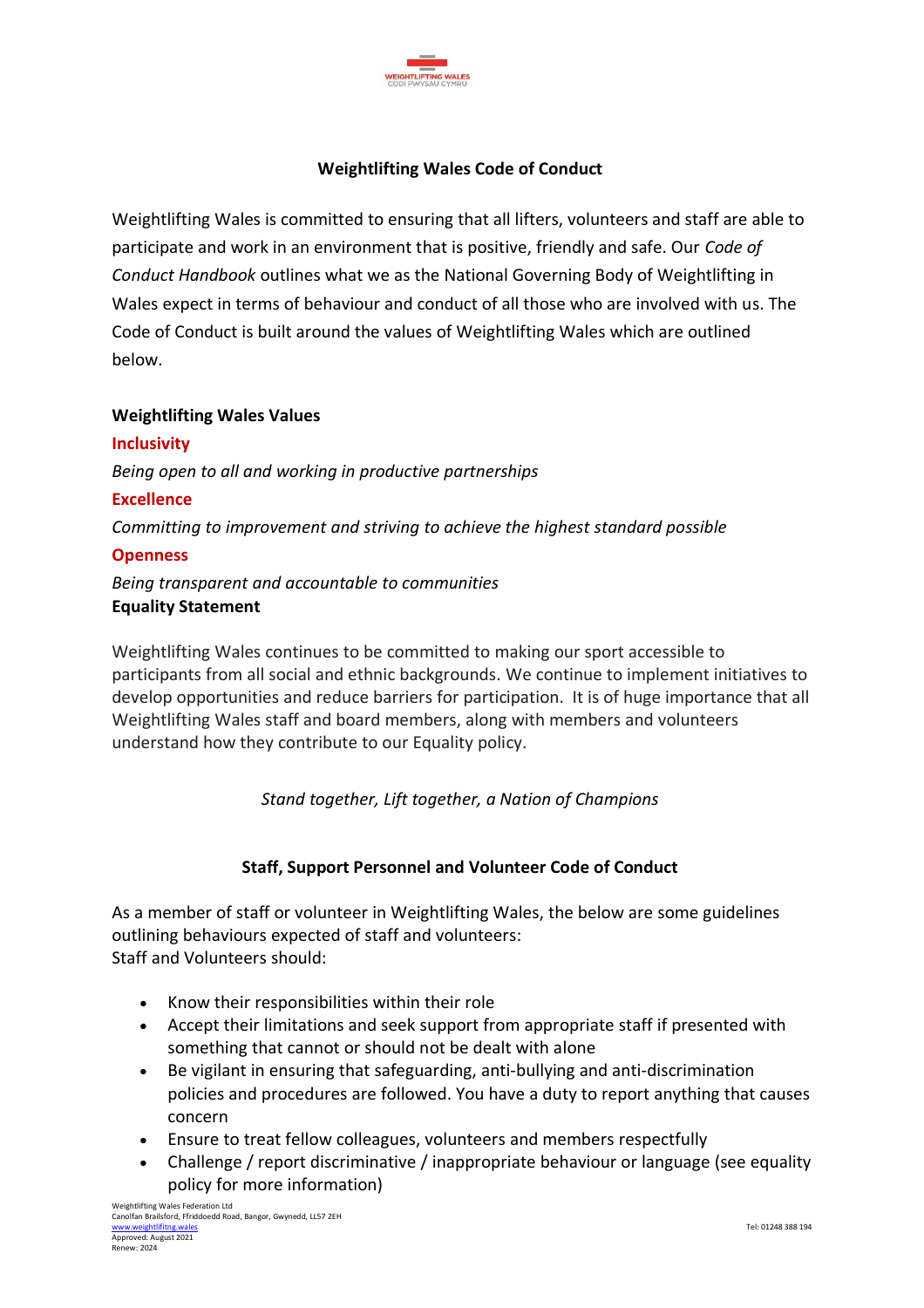

- Be mindful of social media use, e.g. language (See social media policy)
- Use appropriate language whilst carrying out duties
- Be a positive role model for members
- Dress appropriately for tasks
- Stay up to date with technical rules within Weightlifting and Para Powerlifting, and with policies relevant to your role
- Respect confidentiality, privacy and data protection policies

### **\*Important – All those involved with WW must abide by UKAD rules\***

- *All those involved in Weightlifting Wales are be deemed to have made him/herself familiar with, and hereby agrees to be bound by the UK Anti-Doping Rules and to submit to the authority of UK Anti-Doping and any other appropriate body in the application and enforcement of those Rules.*
- *All those involved in Weightlifting Wales agree to cooperate fully with any World Anti-Doping Code compliant anti-doping investigations or proceedings, whether conducted by UK Anti-Doping or any other competent body.*

#### **Code of Conduct for Lifters**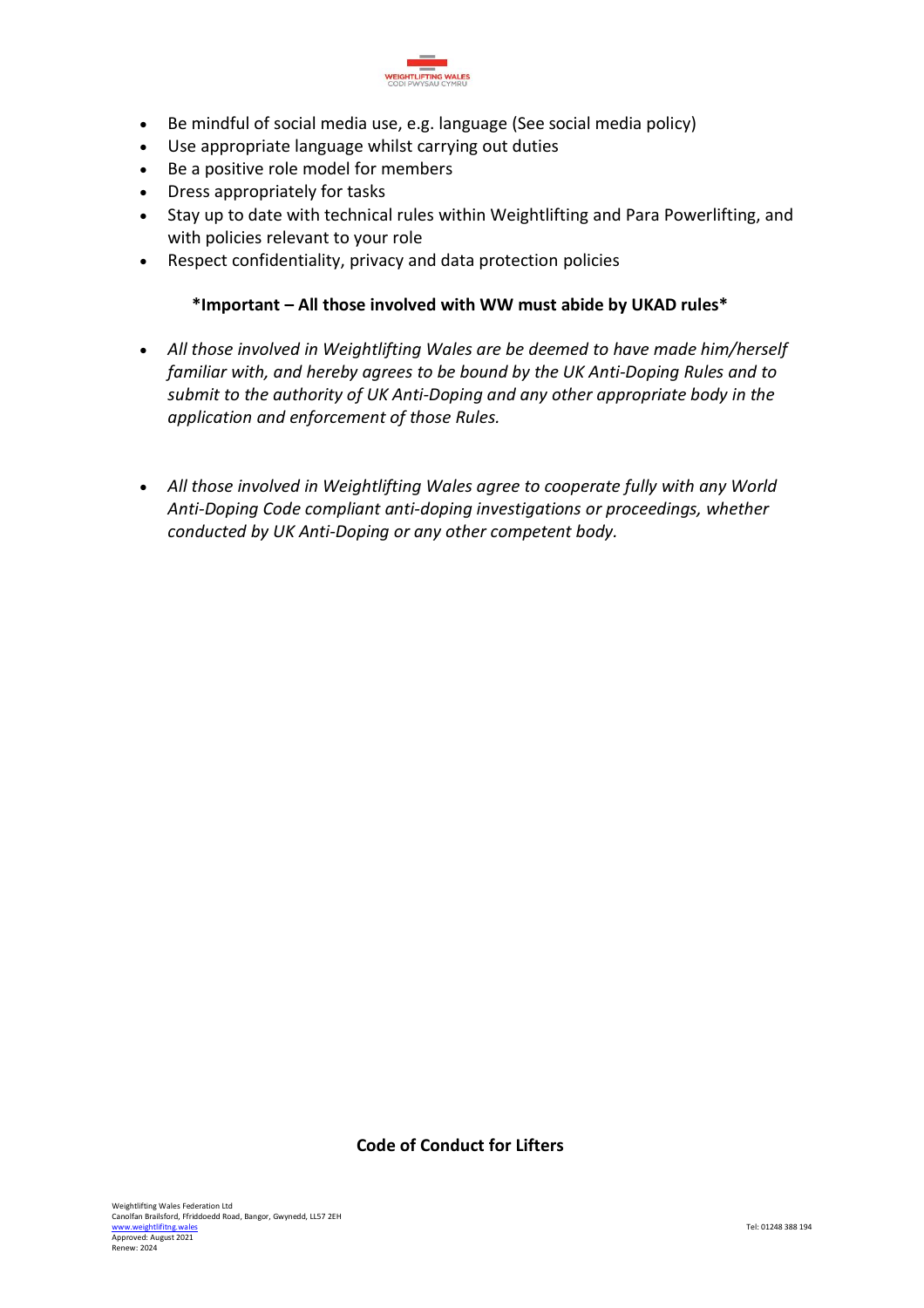

Lifters are often viewed as role models within their own sport and beyond, and so have a responsibility to represent the sport, their club and their NGB.

Lifters should:

- Respect the rights and dignity of their fellow lifters, coaches, volunteers and staff members, and should treat everyone equally
- Take responsibility in fully understanding the rules and procedures of UK anti-doping and adhere to WW / UK anti-doping rules
- Promote sportsmanship on and off the platform, e.g. congratulate your opponents after your competitions
- Respect and co-operate with staff, officials, coaches, medical staff, fellow lifters and volunteers
- Be mindful of social media use, e.g. language (See social media policy)
- Be knowledgeable about the technical rules of competition and compete within these regulations- do not argue with referees and officials during competition
- Notify a member of staff if concerns arise about inappropriate behaviour of another lifter, coach, official, volunteer or staff member
- Act if they have reasonable grounds to suspect doping: Contact UKAD by following their reporting system available at: https://forms.theiline.co.uk/ukad
- If in receipt of funding, respect and comply with the terms of their athlete contracts to the best of their abilities. They should communicate with their coaches and support network to ensure they are able to meet their targets.

## **\*Important – All those involved with WW must abide by UKAD rules\***

- *All those involved in Weightlifting Wales are be deemed to have made him/herself familiar with, and hereby agrees to be bound by the UK Anti-Doping Rules and to submit to the authority of UK Anti-Doping and any other appropriate body in the application and enforcement of those Rules.*
- *All those involved in Weightlifting Wales agree to cooperate fully with any World Anti-Doping Code compliant anti-doping investigations or proceedings, whether conducted by UK Anti-Doping or any other competent body.*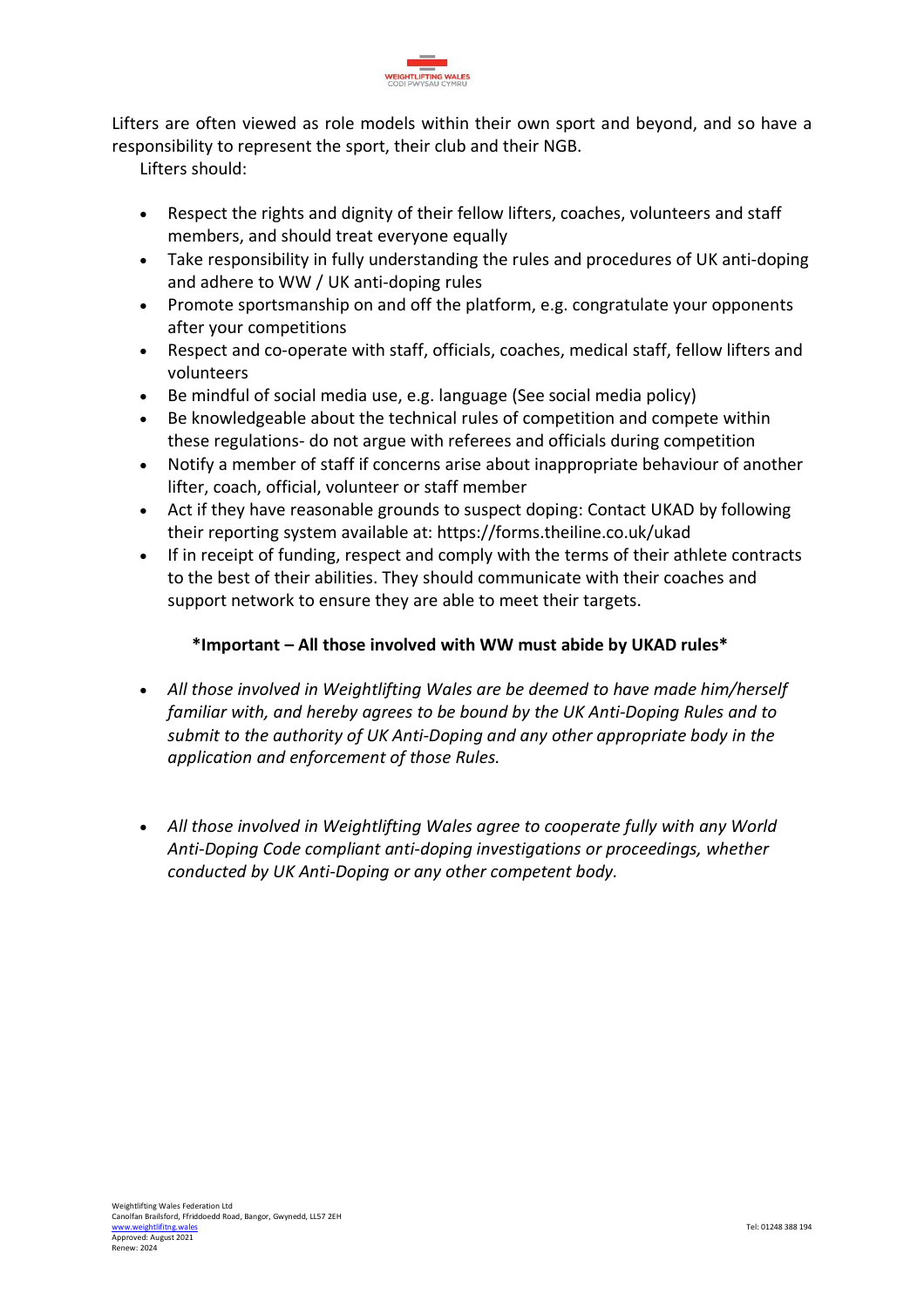

## **Code of Conduct for Affiliated Clubs and Academies**

Clubs are representatives of the sport within local communities and beyond. Clubs have an excellent opportunity to draw participants into Weightlifting and Para Powerlifting, they are often the first step in anyone's journey to becoming part of the sport. We have provided some guidelines on conduct to ensure that all of our clubs are positive, welcoming centres for members.

WW Affiliated Clubs and Academies should:

- **Adopt WW's Safeguarding policy and treat safeguarding as a priority. Staff, coaches and welfare officers in clubs have a duty to report any concerns related to Safeguarding. Please see the WW Safeguarding policy on the WW website or contact one of Weightlifting Wales safeguarding officers for more information [\(simon.roach@weightlifting.wales/hannah.powell@weightlifting.wales\)](mailto:simon.roach@weightlifting.wales/hannah.powell@weightlifting.wales). Alternatively, you should directly contact NSPCC for advice and guidance if you are concerned: Tel. 0808 800 5000 / [help@nspcc.org.uk.](mailto:help@nspcc.org.uk) Your club should have a male and female welfare officer in place and known to members and parents**
- **Adopt WW's equality policy and ensure that the centre is welcoming, inclusive, and friendly**
- **Not tolerate bullying, discrimination or harassment within the facility**
- **Take on responsibility to understand the rules on anti-doping and should educate the lifters about such rules**
- **Refer to the WW social media guidelines if the club has a social media account**
- **Have qualified and knowledgeable coaches overseeing Weightlifting and Para Powerlifting activities within their club, and ensure that coaches attending competitions have valid Coaching Licenses as issued through British Weight Lifting**

## **\*Important – All those involved with WW must abide by UKAD rules\***

- *All those involved in Weightlifting Wales are be deemed to have made him/herself familiar with, and hereby agrees to be bound by the UK Anti-Doping Rules and to submit to the authority of UK Anti-Doping and any other appropriate body in the application and enforcement of those Rules.*
- *All those involved in Weightlifting Wales agree to cooperate fully with any World Anti-Doping Code compliant anti-doping investigations or proceedings, whether conducted by UK Anti-Doping or any other competent body.*

•